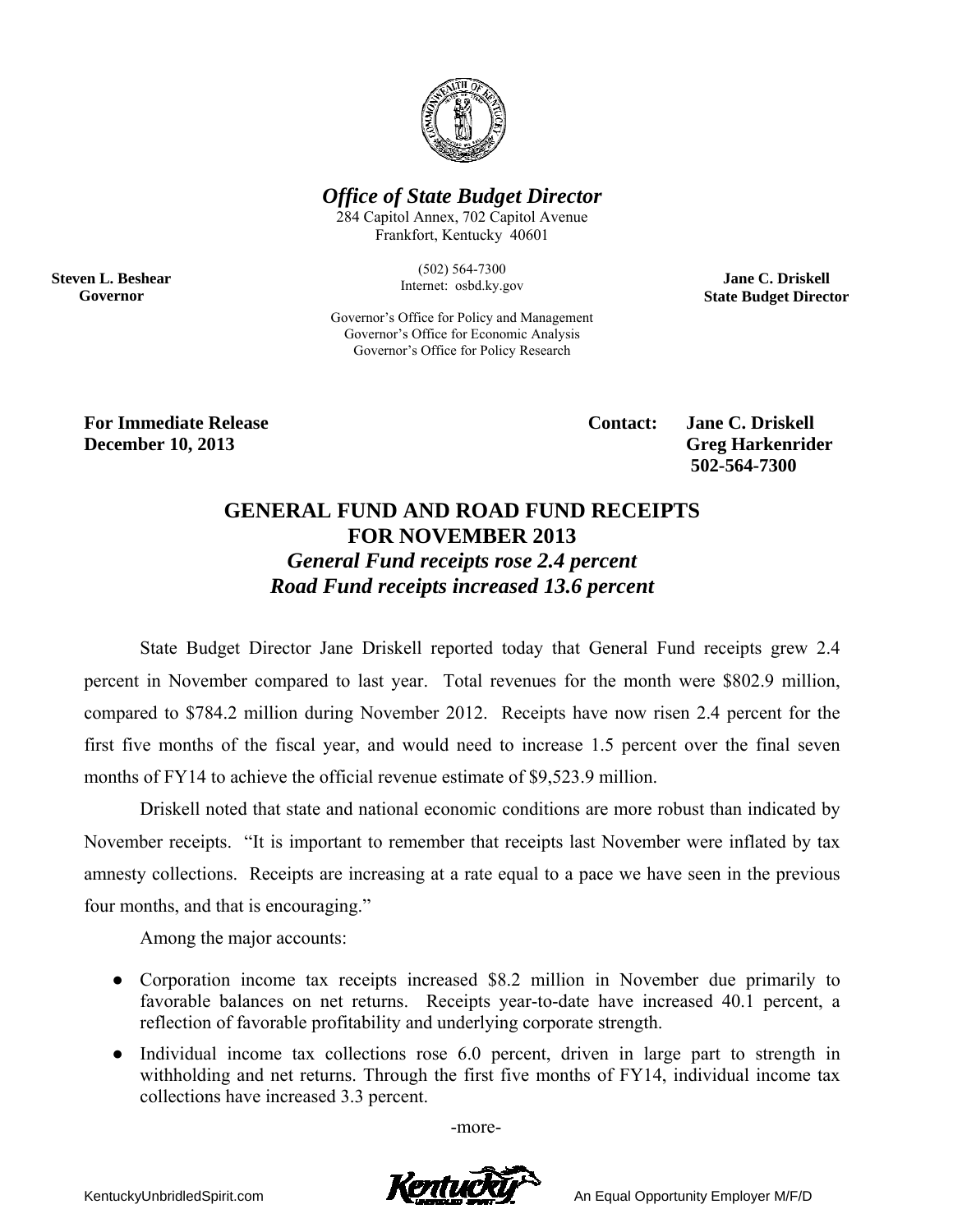- Sales and use tax receipts decreased 1.0 percent in November but have grown 2.3 percent for the year.
- Property tax collections rose 8.1 percent but are down 5.7 percent year-to-date. Timing issues continue to affect property tax collections, but receipts from real property and public service property grew strongly in November.
- Cigarette tax receipts fell 4.3 percent in November and are down 3.1 percent for the first five months of the fiscal year.
- Coal severance tax receipts declined 18.1 percent in November and are down 16.0 percent year-to-date. November's downturn comes on the heels of an increase in October, but as expected, the October increase proved unsustainable given current energy markets.
- Lottery revenues fell 4.1 percent for the month but are up 1.6 percent for the year.

Road Fund receipts for November totaled \$130.0 million, a 13.6 percent increase from November 2012 levels. Year-to-date Road Fund receipts have grown 7.5 percent. Based on collections through the first five months, Road Fund receipts must grow 3.5 percent over the balance of the fiscal year to meet the official FY14 estimate of \$1,568.2 million.

 Motor fuels tax receipts increased 7.0 percent compared to last November and have grown 7.7 percent over the first five months of the fiscal year. Growth in this account has accumulated due to an increase in the tax rate as well as an increase in consumption. Motor vehicle usage tax collections grew 17.5 percent in November and have increased 7.0 percent year to date. The strong growth in this account is due primarily to timing issues last October and November. License and privilege receipts grew 33.0 percent and nontax receipts increased 35.5 percent, or \$413,000. The weight-distance tax has experienced greater volatility over the past several years so it is likely that a sizable portion of the 42.9 percent increase is due to timing.

-30-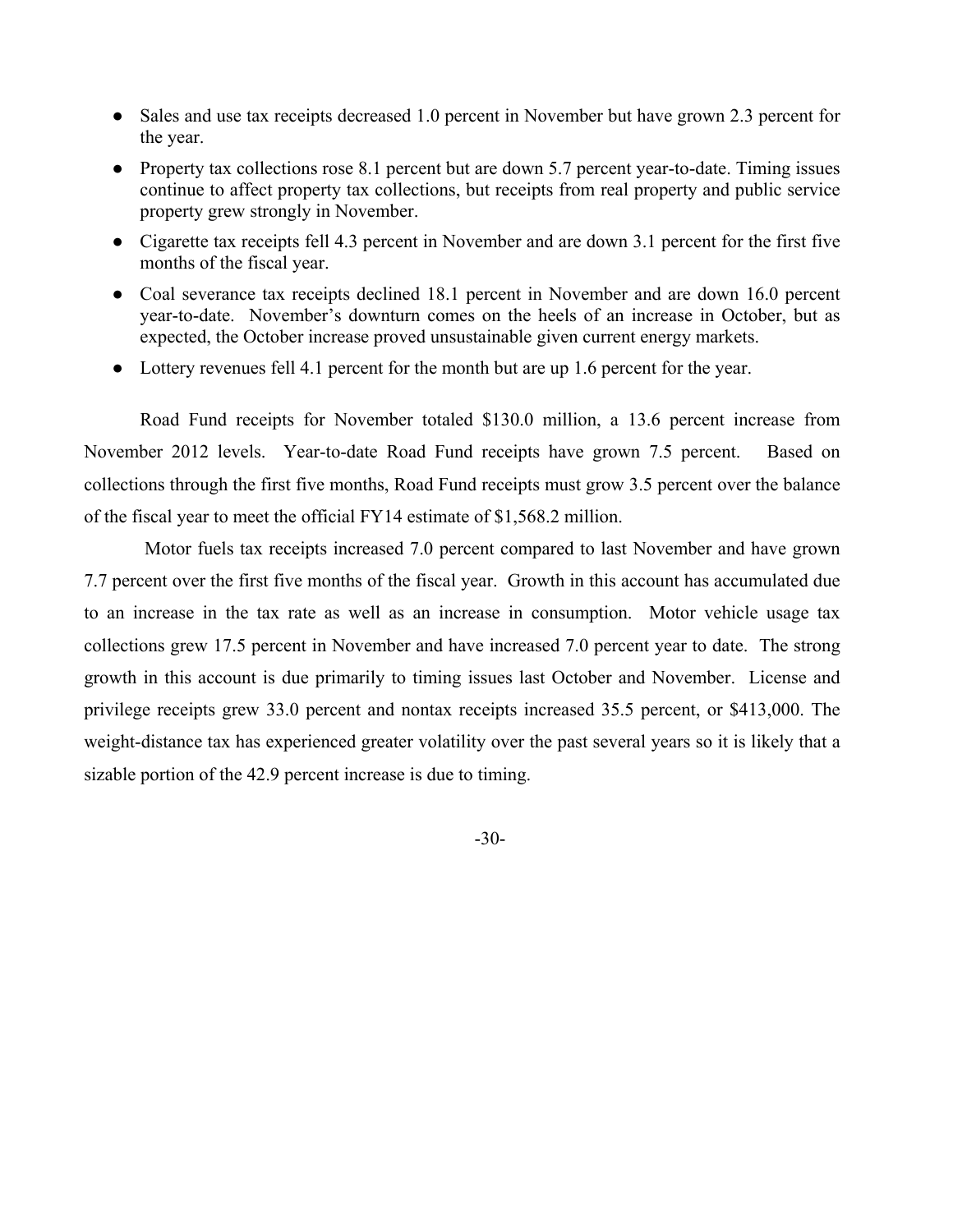## **KENTUCKY STATE GOVERNMENT REVENUE 1. GENERAL FUND REVENUE**

| 2013<br>2012<br>% Change<br>FY 2013<br>% Change<br><b>TOTAL GENERAL FUND</b><br>\$802,907,172<br>\$784,182,324<br>$2.4\%$<br>\$3,799,807,263<br>\$3,710,685,197<br>2.4%<br>2.5%<br>2.8%<br>\$763,787,734<br>\$742,761,999<br>\$3,651,339,902<br>\$3,561,288,945<br><b>Tax Receipts</b><br>$-1.7%$<br>\$1,517,252,586<br>1.8%<br>Sales and Gross Receipts<br>\$281,216,201<br>\$286,167,664<br>\$1,490,184,069<br>504,776<br>$-11.6%$<br>2,704,652<br>$-0.8%$<br>571,160<br>2,726,661<br><b>Beer Consumption</b><br>4,902,154<br>5,065,918<br>$-3.2%$<br>11.9%<br><b>Beer Wholesale</b><br>25,753,952<br>23,018,793<br>$-4.3%$<br>$-3.1%$<br>Cigarette<br>20,226,107<br>21,126,699<br>98,627,584<br>101,767,105<br>$-2.9%$<br>4.0%<br><b>Distilled Spirits Case Sales</b><br>11,710<br>12,059<br>53,055<br>51,028<br>$-17.8%$<br>$-2.4%$<br><b>Distilled Spirits Consumption</b><br>961,803<br>1,170,281<br>4,932,961<br>5,056,615<br><b>Distilled Spirits Wholesale</b><br>3,193,966<br>3,168,003<br>0.8%<br>13,936,060<br>12,948,307<br>7.6%<br>$-70.0%$<br>43,301,674<br>41,792,831<br>3.6%<br><b>Insurance Premium</b><br>121,511<br>404,432<br>145,438<br>252,361<br>$-42.4%$<br>666,686<br>1,906,257<br>$-65.0%$<br>Pari-Mutuel<br>1,777<br>28,107<br>$-93.7%$<br>103,042<br>109,591<br>$-6.0%$<br>Race Track Admission<br>2.3%<br>242,885,290<br>245,368,768<br>$-1.0%$<br>1,284,726,767<br>1,256,434,943<br>Sales and Use<br>244,490<br>280,413<br>$-12.8%$<br>1,241,691<br>7.7%<br><b>Wine Consumption</b><br>1,153,037<br>1,331,260<br>$-9.7%$<br>5,959,435<br>1.7%<br>Wine Wholesale<br>1,474,331<br>5,859,584<br>$-5.6%$<br>4,948,098<br>5,240,674<br>26,431,170<br>$-6.0%$<br>Telecommunications Tax<br>28,105,514<br>$-13.2%$<br>9,244,941<br>$-4.7%$<br><b>Other Tobacco Products</b><br>1,737,516<br>2,001,342<br>8,814,695<br>Floor Stock Tax<br>$-90.2%$<br>307<br>(838)<br>8,862<br>3,118<br>$---$<br>\$27,869,513<br>$-24.9%$<br>$-9.3%$<br>\$37,118,405<br>\$180,336,624<br>\$198,775,565<br>License and Privilege<br>26,750<br>$-61.6%$<br>148,865<br>$-21.3%$<br>Alc. Bev. License Suspension<br>69.667<br>189.100<br>16,201,162<br>19,781,491<br>$-18.1%$<br>85,216,098<br>101,476,098<br>$-16.0%$<br>Coal Severance<br>194.8%<br><b>Corporation License</b><br>109,358<br>37,091<br>398.633<br>(455, 984)<br>$-8.5%$<br>19,857<br>$-58.4%$<br><b>Corporation Organization</b><br>3,673<br>4,015<br>47,759<br>9,514<br>8,248<br>15.3%<br>64.023<br>31,491<br>103.3%<br>Occupational Licenses<br>1.397.650<br>963,997<br>45.0%<br>30.7%<br>Oil Production<br>5,725,308<br>4,380,362<br>45,300<br>$-100.0\%$<br>125,000<br>141,175<br>$-11.5%$<br>Race Track License<br>0<br>(40, 386)<br><b>Bank Franchise Tax</b><br>216,447<br>2,168,409<br>(753, 190)<br>$\overline{a}$<br>55,272<br>58,374<br>$-5.3%$<br>275,675<br>275,545<br>0.0%<br><b>Driver License Fees</b><br>1,016,426<br>5.1%<br>7,378,868<br>5,966,602<br>23.7%<br><b>Minerals Severance</b><br>967,427<br>24.7%<br>40.1%<br>1,547,945<br>1,241,184<br>7,218,384<br>5,153,910<br><b>Natural Gas Severance</b><br>7,542,150<br>$-45.0%$<br>$-13.0%$<br>13,725,165<br>71,597,506<br>82,322,696<br><b>Limited Liability Entity</b><br>\$296,967,585<br>9.2%<br>\$1,695,259,262<br>\$1,599,407,275<br>\$271,918,024<br>6.0%<br>Income<br>162,186,131<br>115,746,658<br>40.1%<br>Corporation<br>1,210,290<br>(7,032,347)<br>$\overline{a}$<br>3.3%<br>6.0%<br>1,533,073,131<br>1,483,660,617<br>Individual<br>295,757,295<br>278,950,371<br>8.1%<br>\$238,763,439<br>$-5.7%$<br>\$151,907,402<br>\$140,469,800<br>\$225,072,203<br>Property<br>Building & Loan Association<br>$\overline{a}$<br>0<br>(20,000)<br>5,753<br>(15, 820)<br>102,951,127<br>19.5%<br>108,308,966<br>23.1%<br>General - Real<br>86,156,585<br>87,959,732<br>23,051,927<br>45,666,360<br>$-49.5%$<br>61,619,138<br>$-30.3%$<br>General - Tangible<br>88,408,235<br>$-40.2%$<br>19,389,404<br>$-56.8%$<br>Omitted & Delinquent<br>3,060,639<br>5,118,265<br>8,372,494<br><b>Public Service</b><br>22,581,415<br>536.3%<br>41,539,881<br>42,241,031<br>$-1.7%$<br>3,548,588<br>569.3%<br>Other<br>262,294<br>3<br>5,225,971<br>780,857<br>---<br>\$3,294,851<br>\$4,175,621<br>$-21.1%$<br>\$20,634,119<br>\$17,003,822<br>21.3%<br>Inheritance<br>\$2,532,182<br>\$2,912,485<br>$-13.1%$<br>\$12,785,109<br>$-25.5%$<br>\$17,154,775<br>Miscellaneous<br>$-12.3%$<br><b>Legal Process</b><br>1,553,006<br>1,771,402<br>6,968,785<br>8,540,004<br>$-18.4%$<br>978,784<br>1,140,847<br>$-14.2%$<br>5,815,932<br>8,614,536<br>$-32.5%$<br>T. V. A. In Lieu Payments<br>66.3%<br>392<br>66.3%<br>Other<br>392<br>236<br>236<br><b>Nontax Receipts</b><br>\$38,953,995<br>\$40,867,964<br>$-4.7%$<br>\$147,673,699<br>\$148,133,561<br>$-0.3%$<br>$-21.7%$<br><b>Departmental Fees</b><br>$-36.8%$<br>6,286,780<br>8,029,481<br>1,498,561<br>2,371,991<br>118781.4%<br>14,699,356<br>13,076,435<br>12.4%<br><b>PSC Assessment Fee</b><br>331,584<br>279<br>2,122,572<br>12,533,117<br>$-17.3%$<br><b>Fines &amp; Forfeitures</b><br>$-2.4%$<br>10,368,797<br>2,071,212<br>(435, 696)<br>395,311<br>(655, 389)<br>1,204,347<br>Income on Investments<br>$\overline{a}$<br>$-4.1%$<br>18,766,568<br>85,639,743<br>84,266,568<br>1.6%<br>Lottery<br>18,000,000<br>Sale of NO <sub>x</sub> Credits<br>41.3%<br>21,104<br>$-100.0\%$<br>39,000<br>27,604<br>0<br>Miscellaneous<br>17,488,333<br>17,190,140<br>1.7%<br>31,295,411<br>28,996,009<br>7.9%<br><b>Redeposit of State Funds</b><br>\$165,443 |  | <b>NOVEMBER</b> |          | <b>JULY THROUGH NOVEMBER</b> |             |          |
|----------------------------------------------------------------------------------------------------------------------------------------------------------------------------------------------------------------------------------------------------------------------------------------------------------------------------------------------------------------------------------------------------------------------------------------------------------------------------------------------------------------------------------------------------------------------------------------------------------------------------------------------------------------------------------------------------------------------------------------------------------------------------------------------------------------------------------------------------------------------------------------------------------------------------------------------------------------------------------------------------------------------------------------------------------------------------------------------------------------------------------------------------------------------------------------------------------------------------------------------------------------------------------------------------------------------------------------------------------------------------------------------------------------------------------------------------------------------------------------------------------------------------------------------------------------------------------------------------------------------------------------------------------------------------------------------------------------------------------------------------------------------------------------------------------------------------------------------------------------------------------------------------------------------------------------------------------------------------------------------------------------------------------------------------------------------------------------------------------------------------------------------------------------------------------------------------------------------------------------------------------------------------------------------------------------------------------------------------------------------------------------------------------------------------------------------------------------------------------------------------------------------------------------------------------------------------------------------------------------------------------------------------------------------------------------------------------------------------------------------------------------------------------------------------------------------------------------------------------------------------------------------------------------------------------------------------------------------------------------------------------------------------------------------------------------------------------------------------------------------------------------------------------------------------------------------------------------------------------------------------------------------------------------------------------------------------------------------------------------------------------------------------------------------------------------------------------------------------------------------------------------------------------------------------------------------------------------------------------------------------------------------------------------------------------------------------------------------------------------------------------------------------------------------------------------------------------------------------------------------------------------------------------------------------------------------------------------------------------------------------------------------------------------------------------------------------------------------------------------------------------------------------------------------------------------------------------------------------------------------------------------------------------------------------------------------------------------------------------------------------------------------------------------------------------------------------------------------------------------------------------------------------------------------------------------------------------------------------------------------------------------------------------------------------------------------------------------------------------------------------------------------------------------------------------------------------------------------------------------------------------------------------------------------------------------------------------------------------------------------------------------------------------------------------------------------------------------------------------------------------------------------------------------------------------------------------------------------------------------------------------------------------------------------------------------------------------------------------------------------------------------------------------------------------------------------------------------------------------------------------------------------------------------------------|--|-----------------|----------|------------------------------|-------------|----------|
|                                                                                                                                                                                                                                                                                                                                                                                                                                                                                                                                                                                                                                                                                                                                                                                                                                                                                                                                                                                                                                                                                                                                                                                                                                                                                                                                                                                                                                                                                                                                                                                                                                                                                                                                                                                                                                                                                                                                                                                                                                                                                                                                                                                                                                                                                                                                                                                                                                                                                                                                                                                                                                                                                                                                                                                                                                                                                                                                                                                                                                                                                                                                                                                                                                                                                                                                                                                                                                                                                                                                                                                                                                                                                                                                                                                                                                                                                                                                                                                                                                                                                                                                                                                                                                                                                                                                                                                                                                                                                                                                                                                                                                                                                                                                                                                                                                                                                                                                                                                                                                                                                                                                                                                                                                                                                                                                                                                                                                                                                                                                                    |  |                 |          | FY 2014                      |             |          |
|                                                                                                                                                                                                                                                                                                                                                                                                                                                                                                                                                                                                                                                                                                                                                                                                                                                                                                                                                                                                                                                                                                                                                                                                                                                                                                                                                                                                                                                                                                                                                                                                                                                                                                                                                                                                                                                                                                                                                                                                                                                                                                                                                                                                                                                                                                                                                                                                                                                                                                                                                                                                                                                                                                                                                                                                                                                                                                                                                                                                                                                                                                                                                                                                                                                                                                                                                                                                                                                                                                                                                                                                                                                                                                                                                                                                                                                                                                                                                                                                                                                                                                                                                                                                                                                                                                                                                                                                                                                                                                                                                                                                                                                                                                                                                                                                                                                                                                                                                                                                                                                                                                                                                                                                                                                                                                                                                                                                                                                                                                                                                    |  |                 |          |                              |             |          |
|                                                                                                                                                                                                                                                                                                                                                                                                                                                                                                                                                                                                                                                                                                                                                                                                                                                                                                                                                                                                                                                                                                                                                                                                                                                                                                                                                                                                                                                                                                                                                                                                                                                                                                                                                                                                                                                                                                                                                                                                                                                                                                                                                                                                                                                                                                                                                                                                                                                                                                                                                                                                                                                                                                                                                                                                                                                                                                                                                                                                                                                                                                                                                                                                                                                                                                                                                                                                                                                                                                                                                                                                                                                                                                                                                                                                                                                                                                                                                                                                                                                                                                                                                                                                                                                                                                                                                                                                                                                                                                                                                                                                                                                                                                                                                                                                                                                                                                                                                                                                                                                                                                                                                                                                                                                                                                                                                                                                                                                                                                                                                    |  |                 |          |                              |             |          |
|                                                                                                                                                                                                                                                                                                                                                                                                                                                                                                                                                                                                                                                                                                                                                                                                                                                                                                                                                                                                                                                                                                                                                                                                                                                                                                                                                                                                                                                                                                                                                                                                                                                                                                                                                                                                                                                                                                                                                                                                                                                                                                                                                                                                                                                                                                                                                                                                                                                                                                                                                                                                                                                                                                                                                                                                                                                                                                                                                                                                                                                                                                                                                                                                                                                                                                                                                                                                                                                                                                                                                                                                                                                                                                                                                                                                                                                                                                                                                                                                                                                                                                                                                                                                                                                                                                                                                                                                                                                                                                                                                                                                                                                                                                                                                                                                                                                                                                                                                                                                                                                                                                                                                                                                                                                                                                                                                                                                                                                                                                                                                    |  |                 |          |                              |             |          |
|                                                                                                                                                                                                                                                                                                                                                                                                                                                                                                                                                                                                                                                                                                                                                                                                                                                                                                                                                                                                                                                                                                                                                                                                                                                                                                                                                                                                                                                                                                                                                                                                                                                                                                                                                                                                                                                                                                                                                                                                                                                                                                                                                                                                                                                                                                                                                                                                                                                                                                                                                                                                                                                                                                                                                                                                                                                                                                                                                                                                                                                                                                                                                                                                                                                                                                                                                                                                                                                                                                                                                                                                                                                                                                                                                                                                                                                                                                                                                                                                                                                                                                                                                                                                                                                                                                                                                                                                                                                                                                                                                                                                                                                                                                                                                                                                                                                                                                                                                                                                                                                                                                                                                                                                                                                                                                                                                                                                                                                                                                                                                    |  |                 |          |                              |             |          |
|                                                                                                                                                                                                                                                                                                                                                                                                                                                                                                                                                                                                                                                                                                                                                                                                                                                                                                                                                                                                                                                                                                                                                                                                                                                                                                                                                                                                                                                                                                                                                                                                                                                                                                                                                                                                                                                                                                                                                                                                                                                                                                                                                                                                                                                                                                                                                                                                                                                                                                                                                                                                                                                                                                                                                                                                                                                                                                                                                                                                                                                                                                                                                                                                                                                                                                                                                                                                                                                                                                                                                                                                                                                                                                                                                                                                                                                                                                                                                                                                                                                                                                                                                                                                                                                                                                                                                                                                                                                                                                                                                                                                                                                                                                                                                                                                                                                                                                                                                                                                                                                                                                                                                                                                                                                                                                                                                                                                                                                                                                                                                    |  |                 |          |                              |             |          |
|                                                                                                                                                                                                                                                                                                                                                                                                                                                                                                                                                                                                                                                                                                                                                                                                                                                                                                                                                                                                                                                                                                                                                                                                                                                                                                                                                                                                                                                                                                                                                                                                                                                                                                                                                                                                                                                                                                                                                                                                                                                                                                                                                                                                                                                                                                                                                                                                                                                                                                                                                                                                                                                                                                                                                                                                                                                                                                                                                                                                                                                                                                                                                                                                                                                                                                                                                                                                                                                                                                                                                                                                                                                                                                                                                                                                                                                                                                                                                                                                                                                                                                                                                                                                                                                                                                                                                                                                                                                                                                                                                                                                                                                                                                                                                                                                                                                                                                                                                                                                                                                                                                                                                                                                                                                                                                                                                                                                                                                                                                                                                    |  |                 |          |                              |             |          |
|                                                                                                                                                                                                                                                                                                                                                                                                                                                                                                                                                                                                                                                                                                                                                                                                                                                                                                                                                                                                                                                                                                                                                                                                                                                                                                                                                                                                                                                                                                                                                                                                                                                                                                                                                                                                                                                                                                                                                                                                                                                                                                                                                                                                                                                                                                                                                                                                                                                                                                                                                                                                                                                                                                                                                                                                                                                                                                                                                                                                                                                                                                                                                                                                                                                                                                                                                                                                                                                                                                                                                                                                                                                                                                                                                                                                                                                                                                                                                                                                                                                                                                                                                                                                                                                                                                                                                                                                                                                                                                                                                                                                                                                                                                                                                                                                                                                                                                                                                                                                                                                                                                                                                                                                                                                                                                                                                                                                                                                                                                                                                    |  |                 |          |                              |             |          |
|                                                                                                                                                                                                                                                                                                                                                                                                                                                                                                                                                                                                                                                                                                                                                                                                                                                                                                                                                                                                                                                                                                                                                                                                                                                                                                                                                                                                                                                                                                                                                                                                                                                                                                                                                                                                                                                                                                                                                                                                                                                                                                                                                                                                                                                                                                                                                                                                                                                                                                                                                                                                                                                                                                                                                                                                                                                                                                                                                                                                                                                                                                                                                                                                                                                                                                                                                                                                                                                                                                                                                                                                                                                                                                                                                                                                                                                                                                                                                                                                                                                                                                                                                                                                                                                                                                                                                                                                                                                                                                                                                                                                                                                                                                                                                                                                                                                                                                                                                                                                                                                                                                                                                                                                                                                                                                                                                                                                                                                                                                                                                    |  |                 |          |                              |             |          |
|                                                                                                                                                                                                                                                                                                                                                                                                                                                                                                                                                                                                                                                                                                                                                                                                                                                                                                                                                                                                                                                                                                                                                                                                                                                                                                                                                                                                                                                                                                                                                                                                                                                                                                                                                                                                                                                                                                                                                                                                                                                                                                                                                                                                                                                                                                                                                                                                                                                                                                                                                                                                                                                                                                                                                                                                                                                                                                                                                                                                                                                                                                                                                                                                                                                                                                                                                                                                                                                                                                                                                                                                                                                                                                                                                                                                                                                                                                                                                                                                                                                                                                                                                                                                                                                                                                                                                                                                                                                                                                                                                                                                                                                                                                                                                                                                                                                                                                                                                                                                                                                                                                                                                                                                                                                                                                                                                                                                                                                                                                                                                    |  |                 |          |                              |             |          |
|                                                                                                                                                                                                                                                                                                                                                                                                                                                                                                                                                                                                                                                                                                                                                                                                                                                                                                                                                                                                                                                                                                                                                                                                                                                                                                                                                                                                                                                                                                                                                                                                                                                                                                                                                                                                                                                                                                                                                                                                                                                                                                                                                                                                                                                                                                                                                                                                                                                                                                                                                                                                                                                                                                                                                                                                                                                                                                                                                                                                                                                                                                                                                                                                                                                                                                                                                                                                                                                                                                                                                                                                                                                                                                                                                                                                                                                                                                                                                                                                                                                                                                                                                                                                                                                                                                                                                                                                                                                                                                                                                                                                                                                                                                                                                                                                                                                                                                                                                                                                                                                                                                                                                                                                                                                                                                                                                                                                                                                                                                                                                    |  |                 |          |                              |             |          |
|                                                                                                                                                                                                                                                                                                                                                                                                                                                                                                                                                                                                                                                                                                                                                                                                                                                                                                                                                                                                                                                                                                                                                                                                                                                                                                                                                                                                                                                                                                                                                                                                                                                                                                                                                                                                                                                                                                                                                                                                                                                                                                                                                                                                                                                                                                                                                                                                                                                                                                                                                                                                                                                                                                                                                                                                                                                                                                                                                                                                                                                                                                                                                                                                                                                                                                                                                                                                                                                                                                                                                                                                                                                                                                                                                                                                                                                                                                                                                                                                                                                                                                                                                                                                                                                                                                                                                                                                                                                                                                                                                                                                                                                                                                                                                                                                                                                                                                                                                                                                                                                                                                                                                                                                                                                                                                                                                                                                                                                                                                                                                    |  |                 |          |                              |             |          |
|                                                                                                                                                                                                                                                                                                                                                                                                                                                                                                                                                                                                                                                                                                                                                                                                                                                                                                                                                                                                                                                                                                                                                                                                                                                                                                                                                                                                                                                                                                                                                                                                                                                                                                                                                                                                                                                                                                                                                                                                                                                                                                                                                                                                                                                                                                                                                                                                                                                                                                                                                                                                                                                                                                                                                                                                                                                                                                                                                                                                                                                                                                                                                                                                                                                                                                                                                                                                                                                                                                                                                                                                                                                                                                                                                                                                                                                                                                                                                                                                                                                                                                                                                                                                                                                                                                                                                                                                                                                                                                                                                                                                                                                                                                                                                                                                                                                                                                                                                                                                                                                                                                                                                                                                                                                                                                                                                                                                                                                                                                                                                    |  |                 |          |                              |             |          |
|                                                                                                                                                                                                                                                                                                                                                                                                                                                                                                                                                                                                                                                                                                                                                                                                                                                                                                                                                                                                                                                                                                                                                                                                                                                                                                                                                                                                                                                                                                                                                                                                                                                                                                                                                                                                                                                                                                                                                                                                                                                                                                                                                                                                                                                                                                                                                                                                                                                                                                                                                                                                                                                                                                                                                                                                                                                                                                                                                                                                                                                                                                                                                                                                                                                                                                                                                                                                                                                                                                                                                                                                                                                                                                                                                                                                                                                                                                                                                                                                                                                                                                                                                                                                                                                                                                                                                                                                                                                                                                                                                                                                                                                                                                                                                                                                                                                                                                                                                                                                                                                                                                                                                                                                                                                                                                                                                                                                                                                                                                                                                    |  |                 |          |                              |             |          |
|                                                                                                                                                                                                                                                                                                                                                                                                                                                                                                                                                                                                                                                                                                                                                                                                                                                                                                                                                                                                                                                                                                                                                                                                                                                                                                                                                                                                                                                                                                                                                                                                                                                                                                                                                                                                                                                                                                                                                                                                                                                                                                                                                                                                                                                                                                                                                                                                                                                                                                                                                                                                                                                                                                                                                                                                                                                                                                                                                                                                                                                                                                                                                                                                                                                                                                                                                                                                                                                                                                                                                                                                                                                                                                                                                                                                                                                                                                                                                                                                                                                                                                                                                                                                                                                                                                                                                                                                                                                                                                                                                                                                                                                                                                                                                                                                                                                                                                                                                                                                                                                                                                                                                                                                                                                                                                                                                                                                                                                                                                                                                    |  |                 |          |                              |             |          |
|                                                                                                                                                                                                                                                                                                                                                                                                                                                                                                                                                                                                                                                                                                                                                                                                                                                                                                                                                                                                                                                                                                                                                                                                                                                                                                                                                                                                                                                                                                                                                                                                                                                                                                                                                                                                                                                                                                                                                                                                                                                                                                                                                                                                                                                                                                                                                                                                                                                                                                                                                                                                                                                                                                                                                                                                                                                                                                                                                                                                                                                                                                                                                                                                                                                                                                                                                                                                                                                                                                                                                                                                                                                                                                                                                                                                                                                                                                                                                                                                                                                                                                                                                                                                                                                                                                                                                                                                                                                                                                                                                                                                                                                                                                                                                                                                                                                                                                                                                                                                                                                                                                                                                                                                                                                                                                                                                                                                                                                                                                                                                    |  |                 |          |                              |             |          |
|                                                                                                                                                                                                                                                                                                                                                                                                                                                                                                                                                                                                                                                                                                                                                                                                                                                                                                                                                                                                                                                                                                                                                                                                                                                                                                                                                                                                                                                                                                                                                                                                                                                                                                                                                                                                                                                                                                                                                                                                                                                                                                                                                                                                                                                                                                                                                                                                                                                                                                                                                                                                                                                                                                                                                                                                                                                                                                                                                                                                                                                                                                                                                                                                                                                                                                                                                                                                                                                                                                                                                                                                                                                                                                                                                                                                                                                                                                                                                                                                                                                                                                                                                                                                                                                                                                                                                                                                                                                                                                                                                                                                                                                                                                                                                                                                                                                                                                                                                                                                                                                                                                                                                                                                                                                                                                                                                                                                                                                                                                                                                    |  |                 |          |                              |             |          |
|                                                                                                                                                                                                                                                                                                                                                                                                                                                                                                                                                                                                                                                                                                                                                                                                                                                                                                                                                                                                                                                                                                                                                                                                                                                                                                                                                                                                                                                                                                                                                                                                                                                                                                                                                                                                                                                                                                                                                                                                                                                                                                                                                                                                                                                                                                                                                                                                                                                                                                                                                                                                                                                                                                                                                                                                                                                                                                                                                                                                                                                                                                                                                                                                                                                                                                                                                                                                                                                                                                                                                                                                                                                                                                                                                                                                                                                                                                                                                                                                                                                                                                                                                                                                                                                                                                                                                                                                                                                                                                                                                                                                                                                                                                                                                                                                                                                                                                                                                                                                                                                                                                                                                                                                                                                                                                                                                                                                                                                                                                                                                    |  |                 |          |                              |             |          |
|                                                                                                                                                                                                                                                                                                                                                                                                                                                                                                                                                                                                                                                                                                                                                                                                                                                                                                                                                                                                                                                                                                                                                                                                                                                                                                                                                                                                                                                                                                                                                                                                                                                                                                                                                                                                                                                                                                                                                                                                                                                                                                                                                                                                                                                                                                                                                                                                                                                                                                                                                                                                                                                                                                                                                                                                                                                                                                                                                                                                                                                                                                                                                                                                                                                                                                                                                                                                                                                                                                                                                                                                                                                                                                                                                                                                                                                                                                                                                                                                                                                                                                                                                                                                                                                                                                                                                                                                                                                                                                                                                                                                                                                                                                                                                                                                                                                                                                                                                                                                                                                                                                                                                                                                                                                                                                                                                                                                                                                                                                                                                    |  |                 |          |                              |             |          |
|                                                                                                                                                                                                                                                                                                                                                                                                                                                                                                                                                                                                                                                                                                                                                                                                                                                                                                                                                                                                                                                                                                                                                                                                                                                                                                                                                                                                                                                                                                                                                                                                                                                                                                                                                                                                                                                                                                                                                                                                                                                                                                                                                                                                                                                                                                                                                                                                                                                                                                                                                                                                                                                                                                                                                                                                                                                                                                                                                                                                                                                                                                                                                                                                                                                                                                                                                                                                                                                                                                                                                                                                                                                                                                                                                                                                                                                                                                                                                                                                                                                                                                                                                                                                                                                                                                                                                                                                                                                                                                                                                                                                                                                                                                                                                                                                                                                                                                                                                                                                                                                                                                                                                                                                                                                                                                                                                                                                                                                                                                                                                    |  |                 |          |                              |             |          |
|                                                                                                                                                                                                                                                                                                                                                                                                                                                                                                                                                                                                                                                                                                                                                                                                                                                                                                                                                                                                                                                                                                                                                                                                                                                                                                                                                                                                                                                                                                                                                                                                                                                                                                                                                                                                                                                                                                                                                                                                                                                                                                                                                                                                                                                                                                                                                                                                                                                                                                                                                                                                                                                                                                                                                                                                                                                                                                                                                                                                                                                                                                                                                                                                                                                                                                                                                                                                                                                                                                                                                                                                                                                                                                                                                                                                                                                                                                                                                                                                                                                                                                                                                                                                                                                                                                                                                                                                                                                                                                                                                                                                                                                                                                                                                                                                                                                                                                                                                                                                                                                                                                                                                                                                                                                                                                                                                                                                                                                                                                                                                    |  |                 |          |                              |             |          |
|                                                                                                                                                                                                                                                                                                                                                                                                                                                                                                                                                                                                                                                                                                                                                                                                                                                                                                                                                                                                                                                                                                                                                                                                                                                                                                                                                                                                                                                                                                                                                                                                                                                                                                                                                                                                                                                                                                                                                                                                                                                                                                                                                                                                                                                                                                                                                                                                                                                                                                                                                                                                                                                                                                                                                                                                                                                                                                                                                                                                                                                                                                                                                                                                                                                                                                                                                                                                                                                                                                                                                                                                                                                                                                                                                                                                                                                                                                                                                                                                                                                                                                                                                                                                                                                                                                                                                                                                                                                                                                                                                                                                                                                                                                                                                                                                                                                                                                                                                                                                                                                                                                                                                                                                                                                                                                                                                                                                                                                                                                                                                    |  |                 |          |                              |             |          |
|                                                                                                                                                                                                                                                                                                                                                                                                                                                                                                                                                                                                                                                                                                                                                                                                                                                                                                                                                                                                                                                                                                                                                                                                                                                                                                                                                                                                                                                                                                                                                                                                                                                                                                                                                                                                                                                                                                                                                                                                                                                                                                                                                                                                                                                                                                                                                                                                                                                                                                                                                                                                                                                                                                                                                                                                                                                                                                                                                                                                                                                                                                                                                                                                                                                                                                                                                                                                                                                                                                                                                                                                                                                                                                                                                                                                                                                                                                                                                                                                                                                                                                                                                                                                                                                                                                                                                                                                                                                                                                                                                                                                                                                                                                                                                                                                                                                                                                                                                                                                                                                                                                                                                                                                                                                                                                                                                                                                                                                                                                                                                    |  |                 |          |                              |             |          |
|                                                                                                                                                                                                                                                                                                                                                                                                                                                                                                                                                                                                                                                                                                                                                                                                                                                                                                                                                                                                                                                                                                                                                                                                                                                                                                                                                                                                                                                                                                                                                                                                                                                                                                                                                                                                                                                                                                                                                                                                                                                                                                                                                                                                                                                                                                                                                                                                                                                                                                                                                                                                                                                                                                                                                                                                                                                                                                                                                                                                                                                                                                                                                                                                                                                                                                                                                                                                                                                                                                                                                                                                                                                                                                                                                                                                                                                                                                                                                                                                                                                                                                                                                                                                                                                                                                                                                                                                                                                                                                                                                                                                                                                                                                                                                                                                                                                                                                                                                                                                                                                                                                                                                                                                                                                                                                                                                                                                                                                                                                                                                    |  |                 |          |                              |             |          |
|                                                                                                                                                                                                                                                                                                                                                                                                                                                                                                                                                                                                                                                                                                                                                                                                                                                                                                                                                                                                                                                                                                                                                                                                                                                                                                                                                                                                                                                                                                                                                                                                                                                                                                                                                                                                                                                                                                                                                                                                                                                                                                                                                                                                                                                                                                                                                                                                                                                                                                                                                                                                                                                                                                                                                                                                                                                                                                                                                                                                                                                                                                                                                                                                                                                                                                                                                                                                                                                                                                                                                                                                                                                                                                                                                                                                                                                                                                                                                                                                                                                                                                                                                                                                                                                                                                                                                                                                                                                                                                                                                                                                                                                                                                                                                                                                                                                                                                                                                                                                                                                                                                                                                                                                                                                                                                                                                                                                                                                                                                                                                    |  |                 |          |                              |             |          |
|                                                                                                                                                                                                                                                                                                                                                                                                                                                                                                                                                                                                                                                                                                                                                                                                                                                                                                                                                                                                                                                                                                                                                                                                                                                                                                                                                                                                                                                                                                                                                                                                                                                                                                                                                                                                                                                                                                                                                                                                                                                                                                                                                                                                                                                                                                                                                                                                                                                                                                                                                                                                                                                                                                                                                                                                                                                                                                                                                                                                                                                                                                                                                                                                                                                                                                                                                                                                                                                                                                                                                                                                                                                                                                                                                                                                                                                                                                                                                                                                                                                                                                                                                                                                                                                                                                                                                                                                                                                                                                                                                                                                                                                                                                                                                                                                                                                                                                                                                                                                                                                                                                                                                                                                                                                                                                                                                                                                                                                                                                                                                    |  |                 |          |                              |             |          |
|                                                                                                                                                                                                                                                                                                                                                                                                                                                                                                                                                                                                                                                                                                                                                                                                                                                                                                                                                                                                                                                                                                                                                                                                                                                                                                                                                                                                                                                                                                                                                                                                                                                                                                                                                                                                                                                                                                                                                                                                                                                                                                                                                                                                                                                                                                                                                                                                                                                                                                                                                                                                                                                                                                                                                                                                                                                                                                                                                                                                                                                                                                                                                                                                                                                                                                                                                                                                                                                                                                                                                                                                                                                                                                                                                                                                                                                                                                                                                                                                                                                                                                                                                                                                                                                                                                                                                                                                                                                                                                                                                                                                                                                                                                                                                                                                                                                                                                                                                                                                                                                                                                                                                                                                                                                                                                                                                                                                                                                                                                                                                    |  |                 |          |                              |             |          |
|                                                                                                                                                                                                                                                                                                                                                                                                                                                                                                                                                                                                                                                                                                                                                                                                                                                                                                                                                                                                                                                                                                                                                                                                                                                                                                                                                                                                                                                                                                                                                                                                                                                                                                                                                                                                                                                                                                                                                                                                                                                                                                                                                                                                                                                                                                                                                                                                                                                                                                                                                                                                                                                                                                                                                                                                                                                                                                                                                                                                                                                                                                                                                                                                                                                                                                                                                                                                                                                                                                                                                                                                                                                                                                                                                                                                                                                                                                                                                                                                                                                                                                                                                                                                                                                                                                                                                                                                                                                                                                                                                                                                                                                                                                                                                                                                                                                                                                                                                                                                                                                                                                                                                                                                                                                                                                                                                                                                                                                                                                                                                    |  |                 |          |                              |             |          |
|                                                                                                                                                                                                                                                                                                                                                                                                                                                                                                                                                                                                                                                                                                                                                                                                                                                                                                                                                                                                                                                                                                                                                                                                                                                                                                                                                                                                                                                                                                                                                                                                                                                                                                                                                                                                                                                                                                                                                                                                                                                                                                                                                                                                                                                                                                                                                                                                                                                                                                                                                                                                                                                                                                                                                                                                                                                                                                                                                                                                                                                                                                                                                                                                                                                                                                                                                                                                                                                                                                                                                                                                                                                                                                                                                                                                                                                                                                                                                                                                                                                                                                                                                                                                                                                                                                                                                                                                                                                                                                                                                                                                                                                                                                                                                                                                                                                                                                                                                                                                                                                                                                                                                                                                                                                                                                                                                                                                                                                                                                                                                    |  |                 |          |                              |             |          |
|                                                                                                                                                                                                                                                                                                                                                                                                                                                                                                                                                                                                                                                                                                                                                                                                                                                                                                                                                                                                                                                                                                                                                                                                                                                                                                                                                                                                                                                                                                                                                                                                                                                                                                                                                                                                                                                                                                                                                                                                                                                                                                                                                                                                                                                                                                                                                                                                                                                                                                                                                                                                                                                                                                                                                                                                                                                                                                                                                                                                                                                                                                                                                                                                                                                                                                                                                                                                                                                                                                                                                                                                                                                                                                                                                                                                                                                                                                                                                                                                                                                                                                                                                                                                                                                                                                                                                                                                                                                                                                                                                                                                                                                                                                                                                                                                                                                                                                                                                                                                                                                                                                                                                                                                                                                                                                                                                                                                                                                                                                                                                    |  |                 |          |                              |             |          |
|                                                                                                                                                                                                                                                                                                                                                                                                                                                                                                                                                                                                                                                                                                                                                                                                                                                                                                                                                                                                                                                                                                                                                                                                                                                                                                                                                                                                                                                                                                                                                                                                                                                                                                                                                                                                                                                                                                                                                                                                                                                                                                                                                                                                                                                                                                                                                                                                                                                                                                                                                                                                                                                                                                                                                                                                                                                                                                                                                                                                                                                                                                                                                                                                                                                                                                                                                                                                                                                                                                                                                                                                                                                                                                                                                                                                                                                                                                                                                                                                                                                                                                                                                                                                                                                                                                                                                                                                                                                                                                                                                                                                                                                                                                                                                                                                                                                                                                                                                                                                                                                                                                                                                                                                                                                                                                                                                                                                                                                                                                                                                    |  |                 |          |                              |             |          |
|                                                                                                                                                                                                                                                                                                                                                                                                                                                                                                                                                                                                                                                                                                                                                                                                                                                                                                                                                                                                                                                                                                                                                                                                                                                                                                                                                                                                                                                                                                                                                                                                                                                                                                                                                                                                                                                                                                                                                                                                                                                                                                                                                                                                                                                                                                                                                                                                                                                                                                                                                                                                                                                                                                                                                                                                                                                                                                                                                                                                                                                                                                                                                                                                                                                                                                                                                                                                                                                                                                                                                                                                                                                                                                                                                                                                                                                                                                                                                                                                                                                                                                                                                                                                                                                                                                                                                                                                                                                                                                                                                                                                                                                                                                                                                                                                                                                                                                                                                                                                                                                                                                                                                                                                                                                                                                                                                                                                                                                                                                                                                    |  |                 |          |                              |             |          |
|                                                                                                                                                                                                                                                                                                                                                                                                                                                                                                                                                                                                                                                                                                                                                                                                                                                                                                                                                                                                                                                                                                                                                                                                                                                                                                                                                                                                                                                                                                                                                                                                                                                                                                                                                                                                                                                                                                                                                                                                                                                                                                                                                                                                                                                                                                                                                                                                                                                                                                                                                                                                                                                                                                                                                                                                                                                                                                                                                                                                                                                                                                                                                                                                                                                                                                                                                                                                                                                                                                                                                                                                                                                                                                                                                                                                                                                                                                                                                                                                                                                                                                                                                                                                                                                                                                                                                                                                                                                                                                                                                                                                                                                                                                                                                                                                                                                                                                                                                                                                                                                                                                                                                                                                                                                                                                                                                                                                                                                                                                                                                    |  |                 |          |                              |             |          |
|                                                                                                                                                                                                                                                                                                                                                                                                                                                                                                                                                                                                                                                                                                                                                                                                                                                                                                                                                                                                                                                                                                                                                                                                                                                                                                                                                                                                                                                                                                                                                                                                                                                                                                                                                                                                                                                                                                                                                                                                                                                                                                                                                                                                                                                                                                                                                                                                                                                                                                                                                                                                                                                                                                                                                                                                                                                                                                                                                                                                                                                                                                                                                                                                                                                                                                                                                                                                                                                                                                                                                                                                                                                                                                                                                                                                                                                                                                                                                                                                                                                                                                                                                                                                                                                                                                                                                                                                                                                                                                                                                                                                                                                                                                                                                                                                                                                                                                                                                                                                                                                                                                                                                                                                                                                                                                                                                                                                                                                                                                                                                    |  |                 |          |                              |             |          |
|                                                                                                                                                                                                                                                                                                                                                                                                                                                                                                                                                                                                                                                                                                                                                                                                                                                                                                                                                                                                                                                                                                                                                                                                                                                                                                                                                                                                                                                                                                                                                                                                                                                                                                                                                                                                                                                                                                                                                                                                                                                                                                                                                                                                                                                                                                                                                                                                                                                                                                                                                                                                                                                                                                                                                                                                                                                                                                                                                                                                                                                                                                                                                                                                                                                                                                                                                                                                                                                                                                                                                                                                                                                                                                                                                                                                                                                                                                                                                                                                                                                                                                                                                                                                                                                                                                                                                                                                                                                                                                                                                                                                                                                                                                                                                                                                                                                                                                                                                                                                                                                                                                                                                                                                                                                                                                                                                                                                                                                                                                                                                    |  |                 |          |                              |             |          |
|                                                                                                                                                                                                                                                                                                                                                                                                                                                                                                                                                                                                                                                                                                                                                                                                                                                                                                                                                                                                                                                                                                                                                                                                                                                                                                                                                                                                                                                                                                                                                                                                                                                                                                                                                                                                                                                                                                                                                                                                                                                                                                                                                                                                                                                                                                                                                                                                                                                                                                                                                                                                                                                                                                                                                                                                                                                                                                                                                                                                                                                                                                                                                                                                                                                                                                                                                                                                                                                                                                                                                                                                                                                                                                                                                                                                                                                                                                                                                                                                                                                                                                                                                                                                                                                                                                                                                                                                                                                                                                                                                                                                                                                                                                                                                                                                                                                                                                                                                                                                                                                                                                                                                                                                                                                                                                                                                                                                                                                                                                                                                    |  |                 |          |                              |             |          |
|                                                                                                                                                                                                                                                                                                                                                                                                                                                                                                                                                                                                                                                                                                                                                                                                                                                                                                                                                                                                                                                                                                                                                                                                                                                                                                                                                                                                                                                                                                                                                                                                                                                                                                                                                                                                                                                                                                                                                                                                                                                                                                                                                                                                                                                                                                                                                                                                                                                                                                                                                                                                                                                                                                                                                                                                                                                                                                                                                                                                                                                                                                                                                                                                                                                                                                                                                                                                                                                                                                                                                                                                                                                                                                                                                                                                                                                                                                                                                                                                                                                                                                                                                                                                                                                                                                                                                                                                                                                                                                                                                                                                                                                                                                                                                                                                                                                                                                                                                                                                                                                                                                                                                                                                                                                                                                                                                                                                                                                                                                                                                    |  |                 |          |                              |             |          |
|                                                                                                                                                                                                                                                                                                                                                                                                                                                                                                                                                                                                                                                                                                                                                                                                                                                                                                                                                                                                                                                                                                                                                                                                                                                                                                                                                                                                                                                                                                                                                                                                                                                                                                                                                                                                                                                                                                                                                                                                                                                                                                                                                                                                                                                                                                                                                                                                                                                                                                                                                                                                                                                                                                                                                                                                                                                                                                                                                                                                                                                                                                                                                                                                                                                                                                                                                                                                                                                                                                                                                                                                                                                                                                                                                                                                                                                                                                                                                                                                                                                                                                                                                                                                                                                                                                                                                                                                                                                                                                                                                                                                                                                                                                                                                                                                                                                                                                                                                                                                                                                                                                                                                                                                                                                                                                                                                                                                                                                                                                                                                    |  |                 |          |                              |             |          |
|                                                                                                                                                                                                                                                                                                                                                                                                                                                                                                                                                                                                                                                                                                                                                                                                                                                                                                                                                                                                                                                                                                                                                                                                                                                                                                                                                                                                                                                                                                                                                                                                                                                                                                                                                                                                                                                                                                                                                                                                                                                                                                                                                                                                                                                                                                                                                                                                                                                                                                                                                                                                                                                                                                                                                                                                                                                                                                                                                                                                                                                                                                                                                                                                                                                                                                                                                                                                                                                                                                                                                                                                                                                                                                                                                                                                                                                                                                                                                                                                                                                                                                                                                                                                                                                                                                                                                                                                                                                                                                                                                                                                                                                                                                                                                                                                                                                                                                                                                                                                                                                                                                                                                                                                                                                                                                                                                                                                                                                                                                                                                    |  |                 |          |                              |             |          |
|                                                                                                                                                                                                                                                                                                                                                                                                                                                                                                                                                                                                                                                                                                                                                                                                                                                                                                                                                                                                                                                                                                                                                                                                                                                                                                                                                                                                                                                                                                                                                                                                                                                                                                                                                                                                                                                                                                                                                                                                                                                                                                                                                                                                                                                                                                                                                                                                                                                                                                                                                                                                                                                                                                                                                                                                                                                                                                                                                                                                                                                                                                                                                                                                                                                                                                                                                                                                                                                                                                                                                                                                                                                                                                                                                                                                                                                                                                                                                                                                                                                                                                                                                                                                                                                                                                                                                                                                                                                                                                                                                                                                                                                                                                                                                                                                                                                                                                                                                                                                                                                                                                                                                                                                                                                                                                                                                                                                                                                                                                                                                    |  |                 |          |                              |             |          |
|                                                                                                                                                                                                                                                                                                                                                                                                                                                                                                                                                                                                                                                                                                                                                                                                                                                                                                                                                                                                                                                                                                                                                                                                                                                                                                                                                                                                                                                                                                                                                                                                                                                                                                                                                                                                                                                                                                                                                                                                                                                                                                                                                                                                                                                                                                                                                                                                                                                                                                                                                                                                                                                                                                                                                                                                                                                                                                                                                                                                                                                                                                                                                                                                                                                                                                                                                                                                                                                                                                                                                                                                                                                                                                                                                                                                                                                                                                                                                                                                                                                                                                                                                                                                                                                                                                                                                                                                                                                                                                                                                                                                                                                                                                                                                                                                                                                                                                                                                                                                                                                                                                                                                                                                                                                                                                                                                                                                                                                                                                                                                    |  |                 |          |                              |             |          |
|                                                                                                                                                                                                                                                                                                                                                                                                                                                                                                                                                                                                                                                                                                                                                                                                                                                                                                                                                                                                                                                                                                                                                                                                                                                                                                                                                                                                                                                                                                                                                                                                                                                                                                                                                                                                                                                                                                                                                                                                                                                                                                                                                                                                                                                                                                                                                                                                                                                                                                                                                                                                                                                                                                                                                                                                                                                                                                                                                                                                                                                                                                                                                                                                                                                                                                                                                                                                                                                                                                                                                                                                                                                                                                                                                                                                                                                                                                                                                                                                                                                                                                                                                                                                                                                                                                                                                                                                                                                                                                                                                                                                                                                                                                                                                                                                                                                                                                                                                                                                                                                                                                                                                                                                                                                                                                                                                                                                                                                                                                                                                    |  |                 |          |                              |             |          |
|                                                                                                                                                                                                                                                                                                                                                                                                                                                                                                                                                                                                                                                                                                                                                                                                                                                                                                                                                                                                                                                                                                                                                                                                                                                                                                                                                                                                                                                                                                                                                                                                                                                                                                                                                                                                                                                                                                                                                                                                                                                                                                                                                                                                                                                                                                                                                                                                                                                                                                                                                                                                                                                                                                                                                                                                                                                                                                                                                                                                                                                                                                                                                                                                                                                                                                                                                                                                                                                                                                                                                                                                                                                                                                                                                                                                                                                                                                                                                                                                                                                                                                                                                                                                                                                                                                                                                                                                                                                                                                                                                                                                                                                                                                                                                                                                                                                                                                                                                                                                                                                                                                                                                                                                                                                                                                                                                                                                                                                                                                                                                    |  |                 |          |                              |             |          |
|                                                                                                                                                                                                                                                                                                                                                                                                                                                                                                                                                                                                                                                                                                                                                                                                                                                                                                                                                                                                                                                                                                                                                                                                                                                                                                                                                                                                                                                                                                                                                                                                                                                                                                                                                                                                                                                                                                                                                                                                                                                                                                                                                                                                                                                                                                                                                                                                                                                                                                                                                                                                                                                                                                                                                                                                                                                                                                                                                                                                                                                                                                                                                                                                                                                                                                                                                                                                                                                                                                                                                                                                                                                                                                                                                                                                                                                                                                                                                                                                                                                                                                                                                                                                                                                                                                                                                                                                                                                                                                                                                                                                                                                                                                                                                                                                                                                                                                                                                                                                                                                                                                                                                                                                                                                                                                                                                                                                                                                                                                                                                    |  |                 |          |                              |             |          |
|                                                                                                                                                                                                                                                                                                                                                                                                                                                                                                                                                                                                                                                                                                                                                                                                                                                                                                                                                                                                                                                                                                                                                                                                                                                                                                                                                                                                                                                                                                                                                                                                                                                                                                                                                                                                                                                                                                                                                                                                                                                                                                                                                                                                                                                                                                                                                                                                                                                                                                                                                                                                                                                                                                                                                                                                                                                                                                                                                                                                                                                                                                                                                                                                                                                                                                                                                                                                                                                                                                                                                                                                                                                                                                                                                                                                                                                                                                                                                                                                                                                                                                                                                                                                                                                                                                                                                                                                                                                                                                                                                                                                                                                                                                                                                                                                                                                                                                                                                                                                                                                                                                                                                                                                                                                                                                                                                                                                                                                                                                                                                    |  |                 |          |                              |             |          |
|                                                                                                                                                                                                                                                                                                                                                                                                                                                                                                                                                                                                                                                                                                                                                                                                                                                                                                                                                                                                                                                                                                                                                                                                                                                                                                                                                                                                                                                                                                                                                                                                                                                                                                                                                                                                                                                                                                                                                                                                                                                                                                                                                                                                                                                                                                                                                                                                                                                                                                                                                                                                                                                                                                                                                                                                                                                                                                                                                                                                                                                                                                                                                                                                                                                                                                                                                                                                                                                                                                                                                                                                                                                                                                                                                                                                                                                                                                                                                                                                                                                                                                                                                                                                                                                                                                                                                                                                                                                                                                                                                                                                                                                                                                                                                                                                                                                                                                                                                                                                                                                                                                                                                                                                                                                                                                                                                                                                                                                                                                                                                    |  |                 |          |                              |             |          |
|                                                                                                                                                                                                                                                                                                                                                                                                                                                                                                                                                                                                                                                                                                                                                                                                                                                                                                                                                                                                                                                                                                                                                                                                                                                                                                                                                                                                                                                                                                                                                                                                                                                                                                                                                                                                                                                                                                                                                                                                                                                                                                                                                                                                                                                                                                                                                                                                                                                                                                                                                                                                                                                                                                                                                                                                                                                                                                                                                                                                                                                                                                                                                                                                                                                                                                                                                                                                                                                                                                                                                                                                                                                                                                                                                                                                                                                                                                                                                                                                                                                                                                                                                                                                                                                                                                                                                                                                                                                                                                                                                                                                                                                                                                                                                                                                                                                                                                                                                                                                                                                                                                                                                                                                                                                                                                                                                                                                                                                                                                                                                    |  |                 |          |                              |             |          |
|                                                                                                                                                                                                                                                                                                                                                                                                                                                                                                                                                                                                                                                                                                                                                                                                                                                                                                                                                                                                                                                                                                                                                                                                                                                                                                                                                                                                                                                                                                                                                                                                                                                                                                                                                                                                                                                                                                                                                                                                                                                                                                                                                                                                                                                                                                                                                                                                                                                                                                                                                                                                                                                                                                                                                                                                                                                                                                                                                                                                                                                                                                                                                                                                                                                                                                                                                                                                                                                                                                                                                                                                                                                                                                                                                                                                                                                                                                                                                                                                                                                                                                                                                                                                                                                                                                                                                                                                                                                                                                                                                                                                                                                                                                                                                                                                                                                                                                                                                                                                                                                                                                                                                                                                                                                                                                                                                                                                                                                                                                                                                    |  |                 |          |                              |             |          |
|                                                                                                                                                                                                                                                                                                                                                                                                                                                                                                                                                                                                                                                                                                                                                                                                                                                                                                                                                                                                                                                                                                                                                                                                                                                                                                                                                                                                                                                                                                                                                                                                                                                                                                                                                                                                                                                                                                                                                                                                                                                                                                                                                                                                                                                                                                                                                                                                                                                                                                                                                                                                                                                                                                                                                                                                                                                                                                                                                                                                                                                                                                                                                                                                                                                                                                                                                                                                                                                                                                                                                                                                                                                                                                                                                                                                                                                                                                                                                                                                                                                                                                                                                                                                                                                                                                                                                                                                                                                                                                                                                                                                                                                                                                                                                                                                                                                                                                                                                                                                                                                                                                                                                                                                                                                                                                                                                                                                                                                                                                                                                    |  |                 |          |                              |             |          |
|                                                                                                                                                                                                                                                                                                                                                                                                                                                                                                                                                                                                                                                                                                                                                                                                                                                                                                                                                                                                                                                                                                                                                                                                                                                                                                                                                                                                                                                                                                                                                                                                                                                                                                                                                                                                                                                                                                                                                                                                                                                                                                                                                                                                                                                                                                                                                                                                                                                                                                                                                                                                                                                                                                                                                                                                                                                                                                                                                                                                                                                                                                                                                                                                                                                                                                                                                                                                                                                                                                                                                                                                                                                                                                                                                                                                                                                                                                                                                                                                                                                                                                                                                                                                                                                                                                                                                                                                                                                                                                                                                                                                                                                                                                                                                                                                                                                                                                                                                                                                                                                                                                                                                                                                                                                                                                                                                                                                                                                                                                                                                    |  |                 |          |                              |             |          |
|                                                                                                                                                                                                                                                                                                                                                                                                                                                                                                                                                                                                                                                                                                                                                                                                                                                                                                                                                                                                                                                                                                                                                                                                                                                                                                                                                                                                                                                                                                                                                                                                                                                                                                                                                                                                                                                                                                                                                                                                                                                                                                                                                                                                                                                                                                                                                                                                                                                                                                                                                                                                                                                                                                                                                                                                                                                                                                                                                                                                                                                                                                                                                                                                                                                                                                                                                                                                                                                                                                                                                                                                                                                                                                                                                                                                                                                                                                                                                                                                                                                                                                                                                                                                                                                                                                                                                                                                                                                                                                                                                                                                                                                                                                                                                                                                                                                                                                                                                                                                                                                                                                                                                                                                                                                                                                                                                                                                                                                                                                                                                    |  |                 |          |                              |             |          |
|                                                                                                                                                                                                                                                                                                                                                                                                                                                                                                                                                                                                                                                                                                                                                                                                                                                                                                                                                                                                                                                                                                                                                                                                                                                                                                                                                                                                                                                                                                                                                                                                                                                                                                                                                                                                                                                                                                                                                                                                                                                                                                                                                                                                                                                                                                                                                                                                                                                                                                                                                                                                                                                                                                                                                                                                                                                                                                                                                                                                                                                                                                                                                                                                                                                                                                                                                                                                                                                                                                                                                                                                                                                                                                                                                                                                                                                                                                                                                                                                                                                                                                                                                                                                                                                                                                                                                                                                                                                                                                                                                                                                                                                                                                                                                                                                                                                                                                                                                                                                                                                                                                                                                                                                                                                                                                                                                                                                                                                                                                                                                    |  |                 |          |                              |             |          |
|                                                                                                                                                                                                                                                                                                                                                                                                                                                                                                                                                                                                                                                                                                                                                                                                                                                                                                                                                                                                                                                                                                                                                                                                                                                                                                                                                                                                                                                                                                                                                                                                                                                                                                                                                                                                                                                                                                                                                                                                                                                                                                                                                                                                                                                                                                                                                                                                                                                                                                                                                                                                                                                                                                                                                                                                                                                                                                                                                                                                                                                                                                                                                                                                                                                                                                                                                                                                                                                                                                                                                                                                                                                                                                                                                                                                                                                                                                                                                                                                                                                                                                                                                                                                                                                                                                                                                                                                                                                                                                                                                                                                                                                                                                                                                                                                                                                                                                                                                                                                                                                                                                                                                                                                                                                                                                                                                                                                                                                                                                                                                    |  |                 |          |                              |             |          |
|                                                                                                                                                                                                                                                                                                                                                                                                                                                                                                                                                                                                                                                                                                                                                                                                                                                                                                                                                                                                                                                                                                                                                                                                                                                                                                                                                                                                                                                                                                                                                                                                                                                                                                                                                                                                                                                                                                                                                                                                                                                                                                                                                                                                                                                                                                                                                                                                                                                                                                                                                                                                                                                                                                                                                                                                                                                                                                                                                                                                                                                                                                                                                                                                                                                                                                                                                                                                                                                                                                                                                                                                                                                                                                                                                                                                                                                                                                                                                                                                                                                                                                                                                                                                                                                                                                                                                                                                                                                                                                                                                                                                                                                                                                                                                                                                                                                                                                                                                                                                                                                                                                                                                                                                                                                                                                                                                                                                                                                                                                                                                    |  |                 |          |                              |             |          |
|                                                                                                                                                                                                                                                                                                                                                                                                                                                                                                                                                                                                                                                                                                                                                                                                                                                                                                                                                                                                                                                                                                                                                                                                                                                                                                                                                                                                                                                                                                                                                                                                                                                                                                                                                                                                                                                                                                                                                                                                                                                                                                                                                                                                                                                                                                                                                                                                                                                                                                                                                                                                                                                                                                                                                                                                                                                                                                                                                                                                                                                                                                                                                                                                                                                                                                                                                                                                                                                                                                                                                                                                                                                                                                                                                                                                                                                                                                                                                                                                                                                                                                                                                                                                                                                                                                                                                                                                                                                                                                                                                                                                                                                                                                                                                                                                                                                                                                                                                                                                                                                                                                                                                                                                                                                                                                                                                                                                                                                                                                                                                    |  | \$552,360       | $-70.0%$ | \$793,662                    | \$1,262,690 | $-37.1%$ |